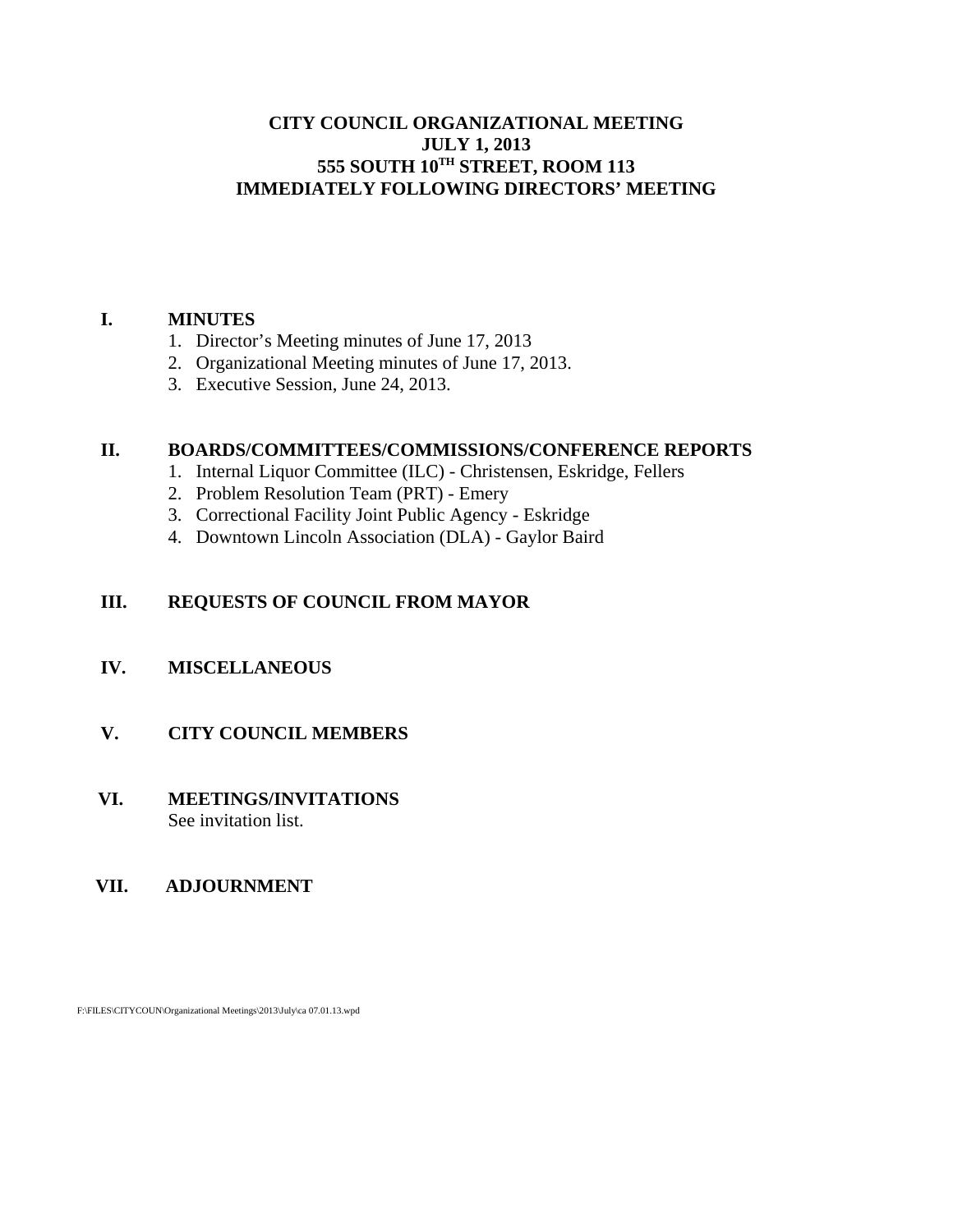#### **MINUTES CITY COUNCIL ORGANIZATIONAL MEETING JULY 1, 2013**

**Present:** Carl Eskridge, Chair; Doug Emery, Vice Chair; Leirion Gaylor Baird; Roy Christensen; Trent Fellers; Jon Camp; and Jonathan Cook

#### **Others:** Rick Hoppe, Chief of Staff; and Denise Pearce, Senior Policy Counsel

Chair Eskridge opened the meeting at 2:25 p.m. and announced the location of the Open Meetings Act.

#### **I. MINUTES**

- 1. Director's Meeting minutes of June 17, 2013
- 2. Organizational Meeting minutes of June 17, 2013.
- 3. Executive Session, June 24, 2013.

With no corrections the above minutes placed on file in the City Council office.

#### **II. BOARDS/COMMITTEES/COMMISSIONS/CONFERENCE REPORTS**

#### **1. Internal Liquor Committee (ILC) - Christensen, Eskridge, Fellers**

Eskridge stated the Committee discussed the progress of the server program, which has had approximately 9,000 participants taking the on line training. The West Haymarket and Entertainment District, with the special designated licenses, discussed on how to implement. A couple of proposals will come to Council and we'll further examine the ideas.

#### **2. Problem Resolution Team (PRT) - Emery**

Emery stated this is a normal summer season with the PRT having 9 properties we are in the process of ticketing, which will go to court. One case we discussed last month and we're awaiting a judge's opinion. In the summer we do far more Problem Resolution projects with the mowing and related issues. Nothing unusual about this summer.

# **3. Correctional Facility Joint Public Agency - Eskridge**

Eskridge stated the Correctional Facility JPA met and approved some outstanding bills. Estimate the facility will be taking inmates at the end of July. Will be a fairly swift move with the result of having the facility half full, which will remain at that capacity for a while during which they make sure operations go smoothly. Camp asked if the facility will be taking inmates from other communities, or bringing back the ones we have in other locations? Eskridge replied looking at half the inmates we have now, then when we get all of our inmates settled if there is room we can rent out.

# **4. Downtown Lincoln Association (DLA) - Gaylor Baird**

Gaylor Baird stated the DLA went through the proposed budget, which results in a slight cost increase. Also spent time discussing the N Street bike lanes, having groups for the effort, and received a presentation which also was shown at St. Paul's Church. Discussed the West Haymarket expansion, and want to include some of the West Haymarket.